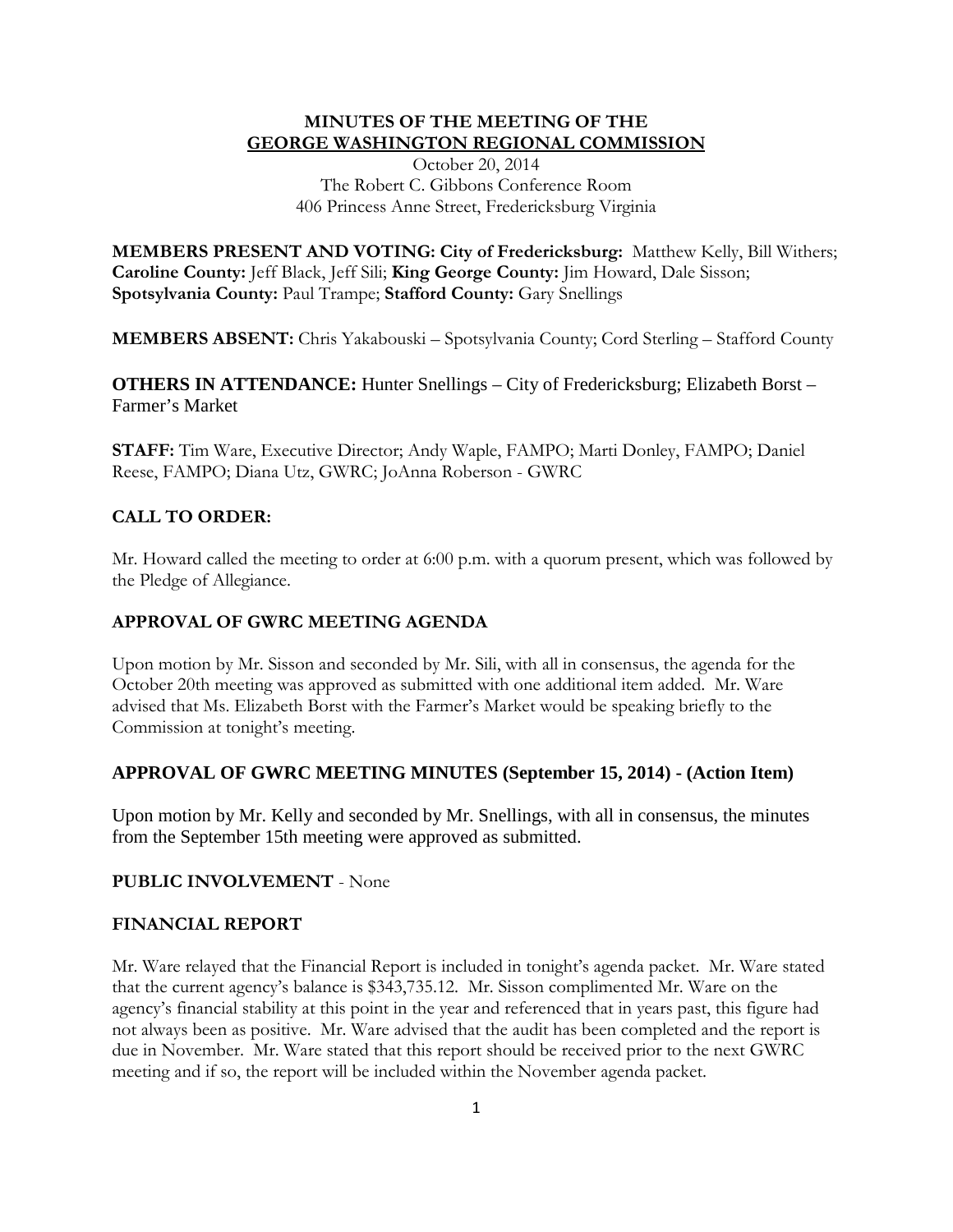#### **EXECUTIVE DIRECTOR'S REPORT**

Mr. Ware advised that it is still unknown how the State budget will affect the GWRC budget. Right now, the impact is at least the 5% funding decrease. Mr. Ware stated that as of now, the State budget has not had any impacts on either the Transportation or DRPT budgets.

Mr. Ware asked the Commission if they felt it was a good time to explore a non-profit corporation for enhanced funding options creating non-profits within the Commission. Mr. Sili inquired as to how much it would cost for the initial start-up to implement the grant program. Mr. Ware advised that at this time he did not have that information available. It was majority consensus from the Commission members to proceed in evaluating this process and asked that Mr. Ware provide data, facts & general information regarding this opportunity. Mr. Ware advised that he would compile the information and forward it to the Commission members and the item can be re-addressed at an upcoming GWRC meeting.

## **OLD BUSINESS:**

Broadband Update – Tim Ware

Mr. Ware advised that the message received from the Commission at the October meeting was delivered to the Broadband representatives and that it was heard loud and clear. Mr. Ware stated that the Broadband committee has approved meeting with two separate vendors to get more information on the services and programs they will be able to offer. Mr. Ware relayed that the meeting with the vendors is scheduled for November  $18<sup>th</sup>$ .

Mr. Ware stated that the two vendor partnerships being explored are Telegia and Conxx. Mr. Ware relayed that both of these partnerships have been successful in other areas and have a great interest of expanding into Virginia.

Mr. Ware advised that this region's needs have been based and ranked according to population and broadband speed. This region's needs have been compared to other areas within Virginia to include Fairfax, Norfolk, & Richmond. Mr. Sisson expressed concern that the information stated on the graph did not accurately represent the current capabilities in King George County.

Mr. Sisson stated that potential partnerships have also given presentations to King George County Board of Supervisors. Mr. Sisson stated that the prices exceeded the services and it did not work for King George at that time. Mr. Sisson stated that he was certainly open and receptive to seeing if pricing, services, etc. will now be something to re-consider on a regional basis.

Mr. Snellings relayed that the Stafford County Board of Supervisors is voting tomorrow on whether they will be exploring broadband options with another company who has been prominent and successful with regions to the north of Stafford that include Fairfax, Loudon, etc.

Mr. Howard relayed that after the presentation was made to King George County, that an advisory sub-committee was formed and they will be meeting soon. Mr. Howard stated that it would be beneficial if Mr. Ware briefed this advisory committee of the latest findings so it could be discussed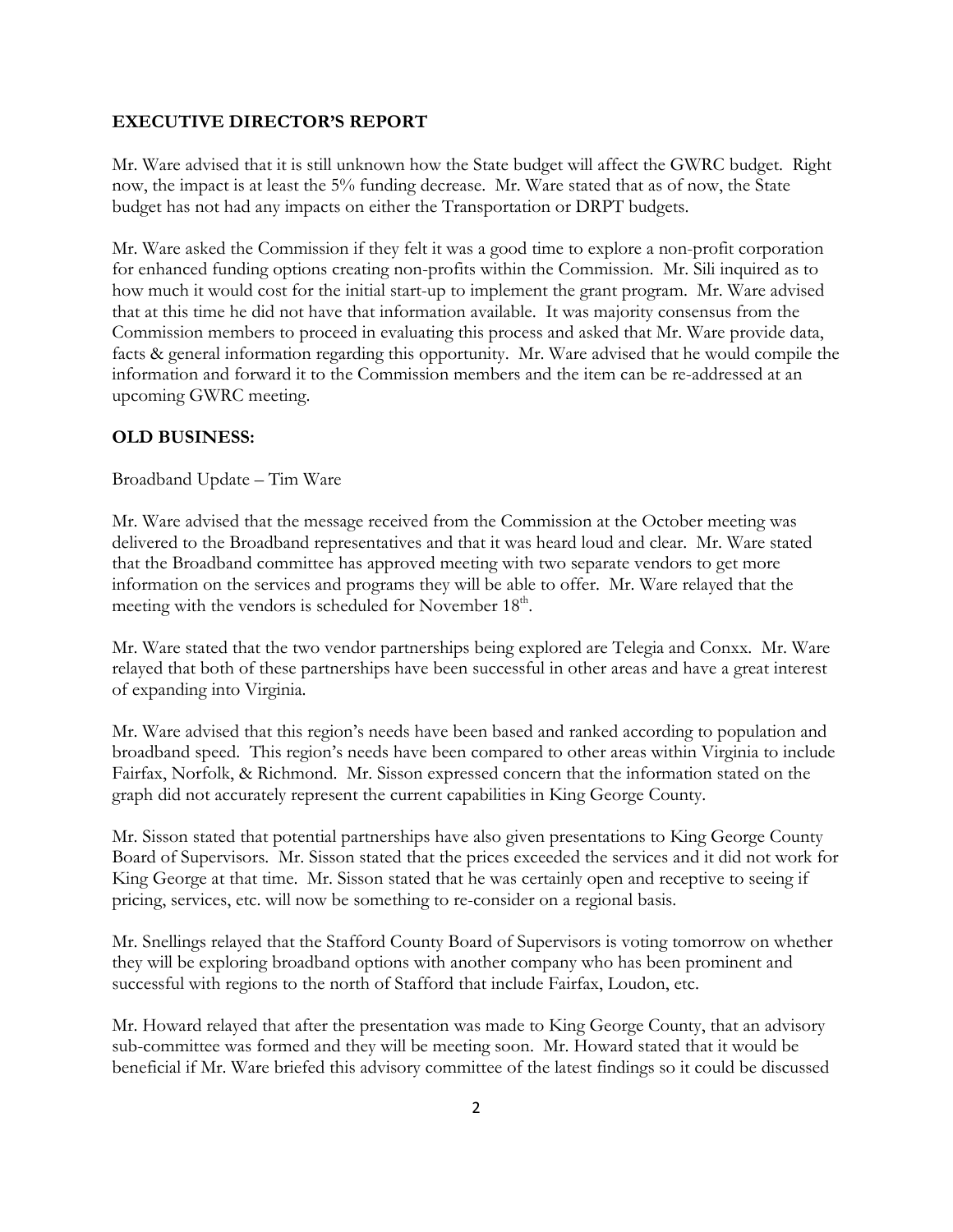at their upcoming meeting. Mr. Ware relayed that he would send the information out to Mr. Quesenberry.

Mr. Ware advised that he would provide updates to the Commission on the information that is to be presented by the two partners at the upcoming November meeting.

## **NEW BUSINESS:**

## **a.) The 10 Year Plan to End Homelessness** – Mr. Hunter Snellings

Mr. Snellings stated that he is the Community Development Planner for the City of Fredericksburg and he wanted to briefly update the commission on the Fredericksburg region's Continuum of Care plan to end homelessness in ten years.

Mr. Snellings relayed that the Vision of this Plan is that by 2024 every citizen within PD16 will have access to a home as the result of a system that addresses housing crisis at the onset. Mr. Snellings stated that in conjunction with the Hearth Act of 2007, the "Opening Doors" vision is to re-tool the homeless response systems by transforming homeless services to a crisis response system that will help prevent homelessness and will rapidly return people who are in a homeless situation back into some type of stable housing.

Mr. Snellings advised that each jurisdiction within the region is affected with homeless residents. Mr. Snellings stated that a lot of these people who fall into this category are people who are actually working and have money to pay rent; however, have no money left for food, clothing, & necessities. Mr. Snellings relayed that the regional totals of the number of HUD individuals within PD16 has increased by 6%; however, the number of homeless cases that have been attributed to either substance abuse or mental health issues have actually decreased by 30%.

Mr. Snellings stated that the Point-In-Time contact is conducted the last week in January and volunteers physically go out to where the homeless people reside and count the numbers of those in a homeless situation. Mr. Snellings advised that these counts are true "HUD" residents and do not reflect those living in hotels, shelters, or with family members.

Mr. Snellings relayed that the current services that are provided within the region include the following:

## **Emergency Shelters** – first door that is available

**Permanent Supportive Housing** – serve those residents with disabling conditions whereby a population is one that is not self-sustaining

**Transitional Housing** – residents who work but need longer stay shelters that will house them for up to 2 years (even though the numbers in this region reflect only 9 months of additional assistance needed)

**Prevention/Diversion** – if someone finds out they are going to be evicted from their current dwelling immediately and have no family or friends to live with on a short-term basis **Rapid Re-Housing** – whereby all service providers work to get individuals back into a permanent dwelling as soon as possible.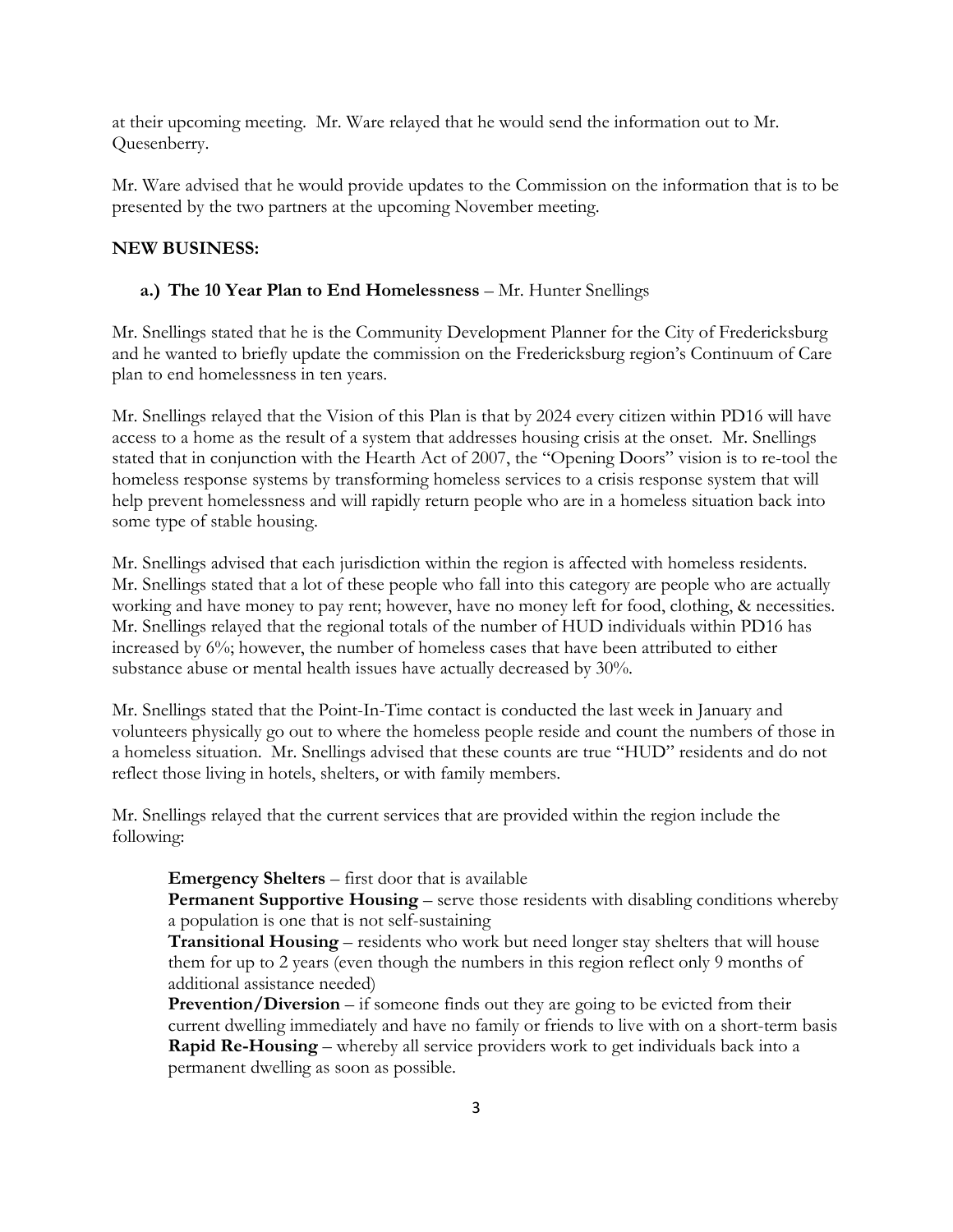Mr. Snellings stated that the housing challenges involve the following topics:

Defining Affordability – Mr. Snellings stated that the region has a challenge because there are very limited affordable housing options within PD16. Mr. Snellings stated that data indicates that no more than 30% of an individual's income should be going to housing and that more than 30% are in a "house poor" situation. Mr. Snellings stated that to coincide with the State average, the CC must work to acquire and maintain affordable housing so that 80% of the population is affected. Mr. Snellings stated that with today's market value rental rates a citizen would need to have 4 fulltime jobs to be able to adequately afford a two-bedroom apartment within this region.

Mr. Snellings stated that in building the new system that five working groups have been established and they include the following:

**Homeless Systems** – direct service providers, coordination, structure & responsiveness **Data** – the consistency, accuracy, & quality of data and performance measures collected is essential

**Housing First** – developers, planners & rental owners come to the table to work on providing affordable housing options within the region

**Supportive Services** – client empowered case management

**Community Outreach** – ongoing coordination with all public service providers that include members from the local jail, the hospital, police/sheriff departments, etc. Mr. Snellings stated that the data reveals the following cost break-downs for services provided to citizens that include: 1 night in a jail = \$59.00; 1 night in the hospital =  $1,471.28$ ; 1 night in a shelter = \$75.00; & one single person focused back into a permanent housing situation  $= $20.00$  per day.

Mr. Snellings stated that the following initiatives are underway:

Revision of a coordinated assessment system that increases communication across direct service agency providers and provides for a document that ensures all agencies across the board are consistent.

Re-organization of the CoC structure – Mr. Snellings stated that there is now a full-time CoC Coordinator who has been hired and is employed by GWRC and he has been an asset. He is currently working on the committee structures and current representation.

Exploring new & upgraded HMIS provider options and performance measures – Mr. Snellings stated that if you do not upgrade, even if it is initially costly, this region will be losing out on services, options, etc. that are available.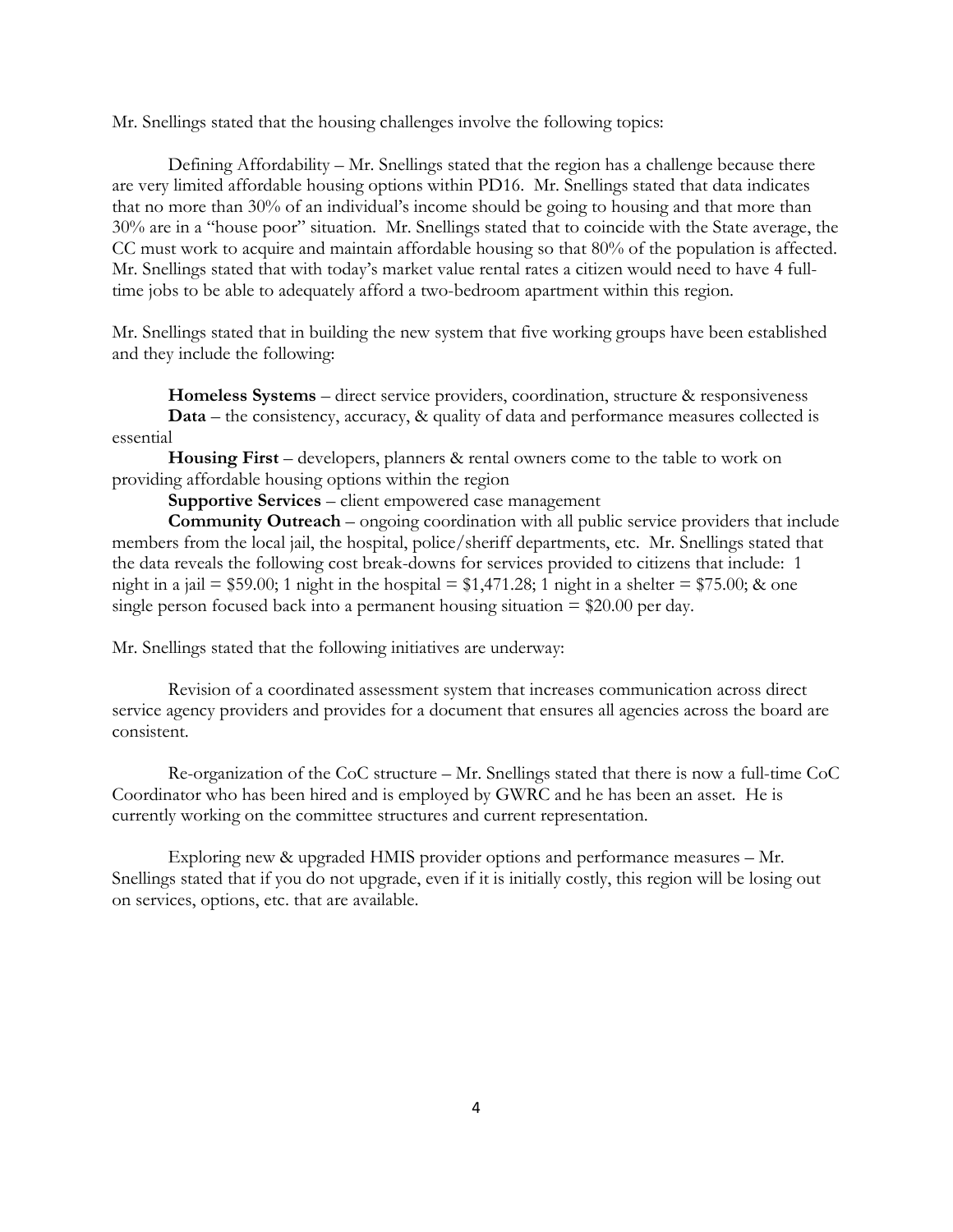**b.) Approval of GWRC Resolution No. 15-03, Authorizing the Executive Director to Execute Renewals to Short-Term Leases for Park & Ride Spaces Located at the Fredericksburg Field House & the Chatham Square Shopping Center** – Ms. Diana Utz, GWRC

Ms. Utz advised that Resolution No. 15-03 is seeking approval on the annual lease agreement renewal for Park & Ride spaces through private property owners. These leased spaces are being utilized for the Dahlgren commuters and are funded through CMAQ at \$1.00 a day per space. Ms. Utz advised that we are currently leasing 60 spaces at the Fredericksburg Field House and 30 spaces at the Chatham Square Shopping Center. Ms. Utz also advised that per regulations of utilizing CMAQ funding, that the region's plan must stipulate that permanent parking lots are being sought. Ms. Utz stated that this is addressed regularly; however, to date, there is not a VDOT planned Park & Ride lot to be built that services the Route 3 East corridor.

Upon motion by Mr. Sisson and seconded by Mr. Kelly, with all in consensus, Resolution No. 15-03 was adopted.

# **c.) Approval of GWRC Resolution No. 15-04, Authorizing the Executive Director to Execute Renewals to Short-Term Leases for Park & Ride Spaces Located at the Claiborne Run Shopping Center** – Ms. Diana Utz, GWRC

Ms. Utz advised that Resolution No. 15-04 is similar to Resolution No. 15-03; however, is a threeway agreement between GWRC, Stafford County, and the private property owner. This leased lot is located at the Claiborne Run Shopping Center and is for 15 spaces. Ms. Utz advised that the reason Stafford County is a partner with this Resolution is that the insurance regulations are supported by Stafford County.

Upon motion by Mr. Sisson and seconded by Mr. Snellings, with all in consensus, Resolution No. 15-04 was adopted.

Mr. Kelly stated that he realized the region needs additional Park & Ride lots to accommodate the daily work commuters and he only sees this need increasing. Mr. Kelly asked if at the November meeting a report could be given to the Commission on the break-down of the VDOT Park & Ride lots within the region; the current number of spaces in the lot; the number of spaces available before being at capacity; etc. It was consensus from the Commission that all would like to see this report and Ms. Utz advised that she would provide this data at the November GWRC meeting.

## **d.) Farmer's Market Presentation** – Ms. Elizabeth Borst

Ms. Borst advised that GWRC is the funding agency for the Farmer's Markets within the region. Ms. Borst stated that the markets are currently largely self-funded; however, there are many state grant opportunities that this region would qualify for. The grants do in fact require a locality match in order to qualify.